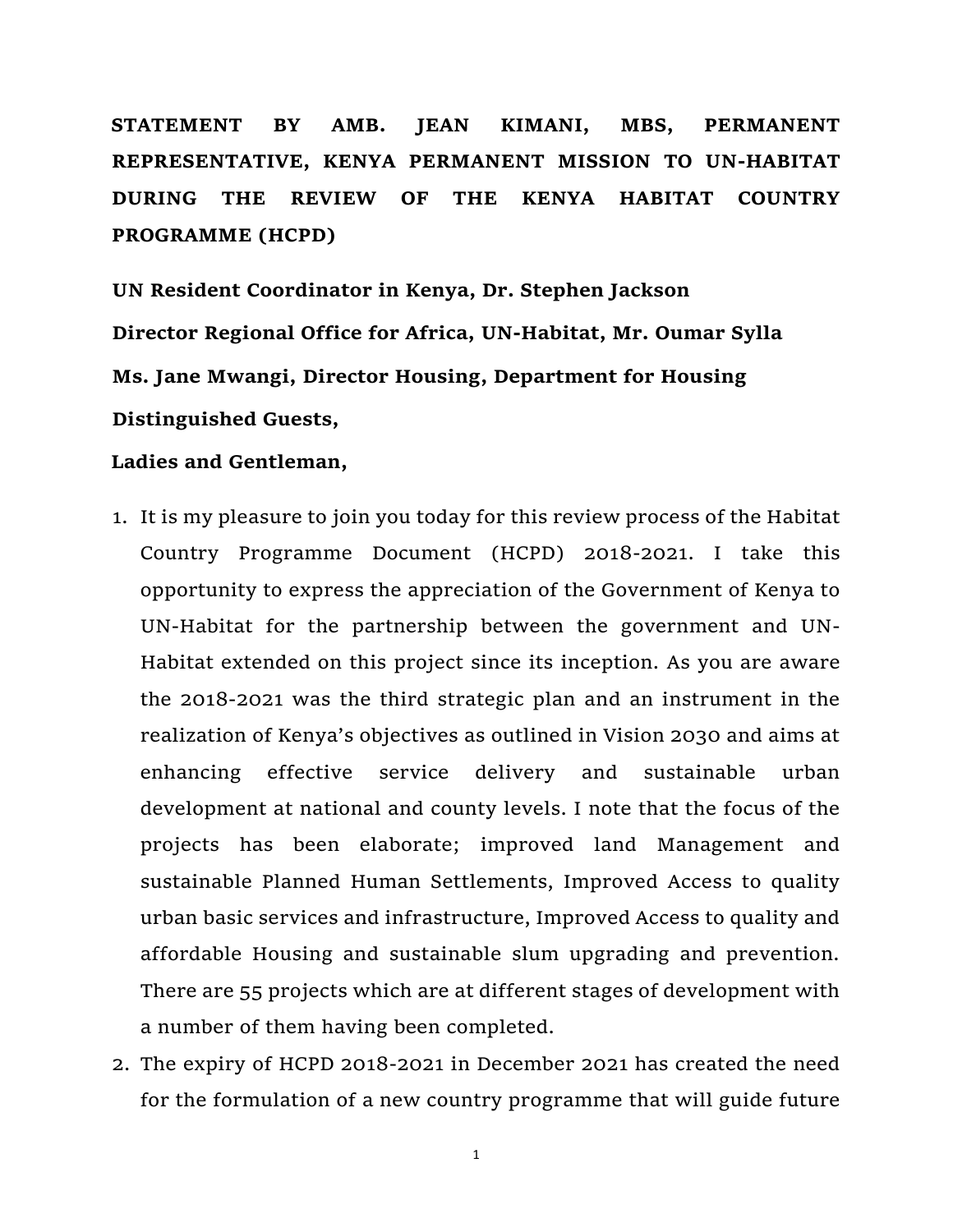engagement between UN-Habitat and the Government of Kenya this which will be responsive to our national objectives, regional and global aspirations incorporating the Africa Agenda 2063, the New Urban Agenda, Vision 2030 and Kenya's Medium Term Plans.

- 3. Kenya has witnessed rapid rate of urbanization since independence in 1963. It is estimated that by 2030 urban areas will account for 54% of the population. Against the rapid urban growth, the country has registered increased pressure to meet the needs of the growing urban populations. Challenges include poor infrastructure, services and inadequate housing.
- 4. At the global level, the Sustainable Development Goals adopted in 2015 prioritizes sustainable urban development through SDG 11. The Habitat III Conference held in Quito, Ecuador also adopted the New Urban Agenda to guide countries to achieve sustainable urban development. I wish to recall that Kenya actively contributed to the adoption of the Common African Position for Habitat III and the New Urban Agenda and developed a Popular Version of the New Urban Agenda together with an Implementation Framework in efforts towards a more inclusive and sustainable future.
- 5. The new HCPD will be a means through which the Government with support from UN-Habitat will ensure that primary and secondary towns in Kenya become socially inclusive drivers for economic growth and transformation. The Programme should also be a platform for mobilizing the public, the private and non-governmental actors and development partners to contribute to sustainable urban development in Kenya.

Ladies and gentlemen,